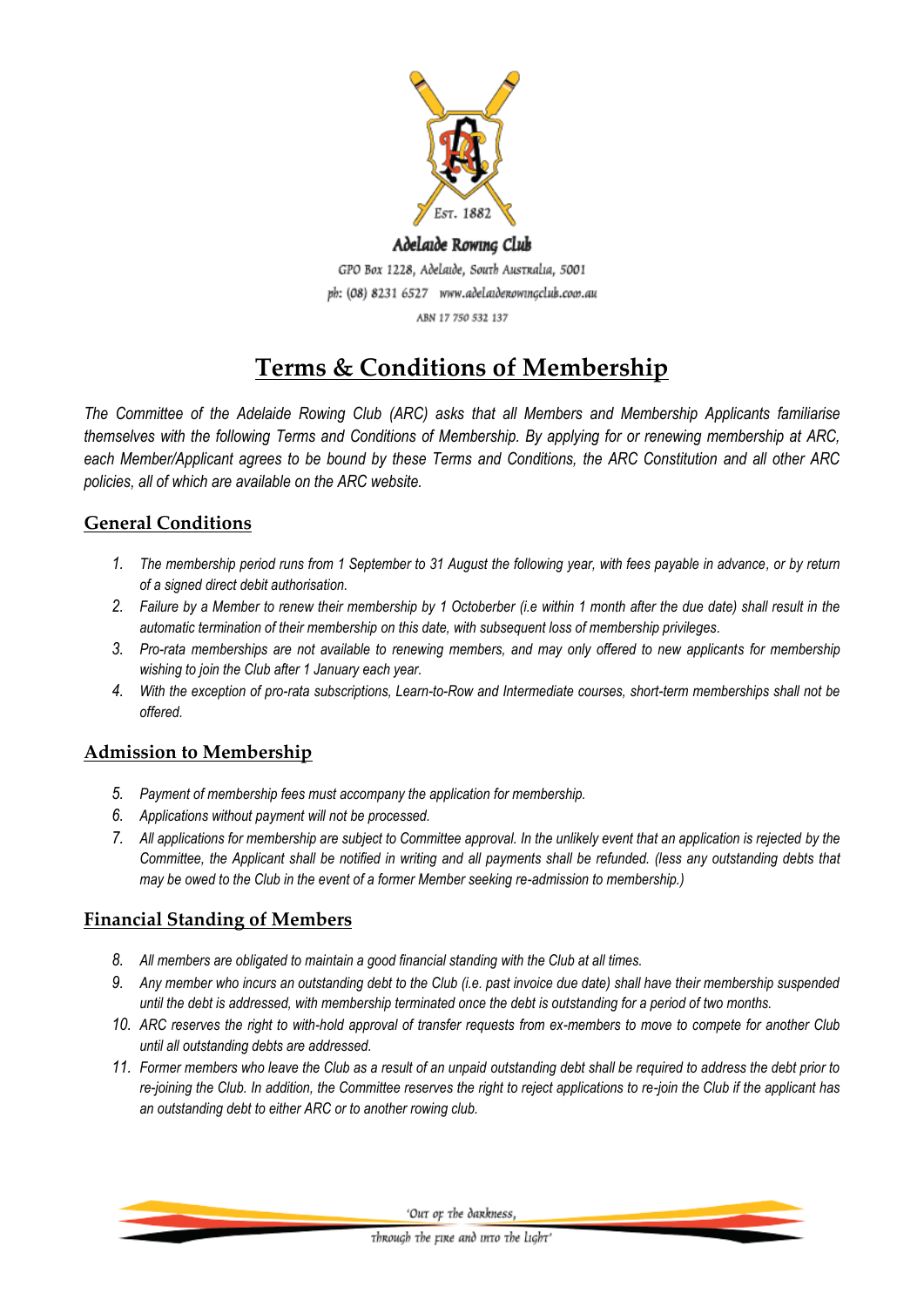

#### Adelaide Rowing Club

GPO Box 1228, Adelaide, South Australia, 5001

ph: (08) 8231 6527 www.adelaidenowingclub.com.au

ABN 17 750 532 137

## **Categories of Membership & Entitlements**

*12. There are four levels of membership at ARC with entitlements as per the table below:*

| <b>Category</b>    | <b>Benefits</b>                                                                                |
|--------------------|------------------------------------------------------------------------------------------------|
| ACTIVE             | Boat & gym usage, entry into regattas, voting rights, newsletters, invitation to social events |
| <i>SEMI-ACTIVE</i> | Gym usage, voting rights, newsletters, invitation to social events                             |
| NON-ACTIVE         | Voting rights, newsletters, invitation to social events                                        |
| <b>SOCIAL</b>      | Newsletters, invitation to social events                                                       |

- *13. Life Members of ARC (Paid or Honorary) are considered to have the same rights as Active Members.*
- *14. I'Zingari Foundation Members are considered to have automatic Social membership of the Club. Members of the Club fulfilling Honorary Positions as defined under the Constitution are considered to have the same rights as Non-Active members. Any such member wishing to upgrade their membership to a higher category may do so by contacting the Secretary and paying the difference in membership fees.*
- *15. SASI Rowing Scholarship holders are entitled to Active Membership privileges at the same price as Semi-Active membership. However, should their scholarship be terminated at any time during the membership period, they shall be required to pay the pro-rated difference to the full Active membership rate.*
- *16. Semi-Active members are permitted to cox (both in training and competition) but are not eligible to row in any crew.*
- *17. Any member wishing to upgrade their membership part-way through the season may do so by contacting the Secretary and paying the difference in membership fees.*
- *18. No refunds for a reduction in membership category, voluntary cancellation or explusion / termination from membership shall be offered.*

## **Equipment Usage**

- *19. Boat usage and allocation is not 'free-for-all' and is controlled by the Captain.*
- *20. The Club has a variety of boats of different size, crew weight, configuration and condition. These factors together with the crew's ability and needs of other crews are factors that affect the allocation of equipment. Certain boats may be reserved for particular crews based on ability and need.*
- *21. Members are entitled to use Club equipment only after demonstrating to the satisfaction of the Captain or their delegate that they are competent in the proper use of the equipment.*
- *22. Non-members are strictly prohibited from using ARC boats or equipment unless by prior written agreement which covers matters of usage, insurance and liability.*
- *23. Privately-owned boats are stored by members in the ARC boatshed under agreement and may not be rowed by other members without the owner's permission.*

## **Boatshed Access & Security**

*24. Members may be issued with keys and/or electronic swipe pendants to allow independent access to the boatshed and gym in accordance with the ARC Boatshed Security Conditions (separate document).*

'Out or the dankness,

through the rine and into the light'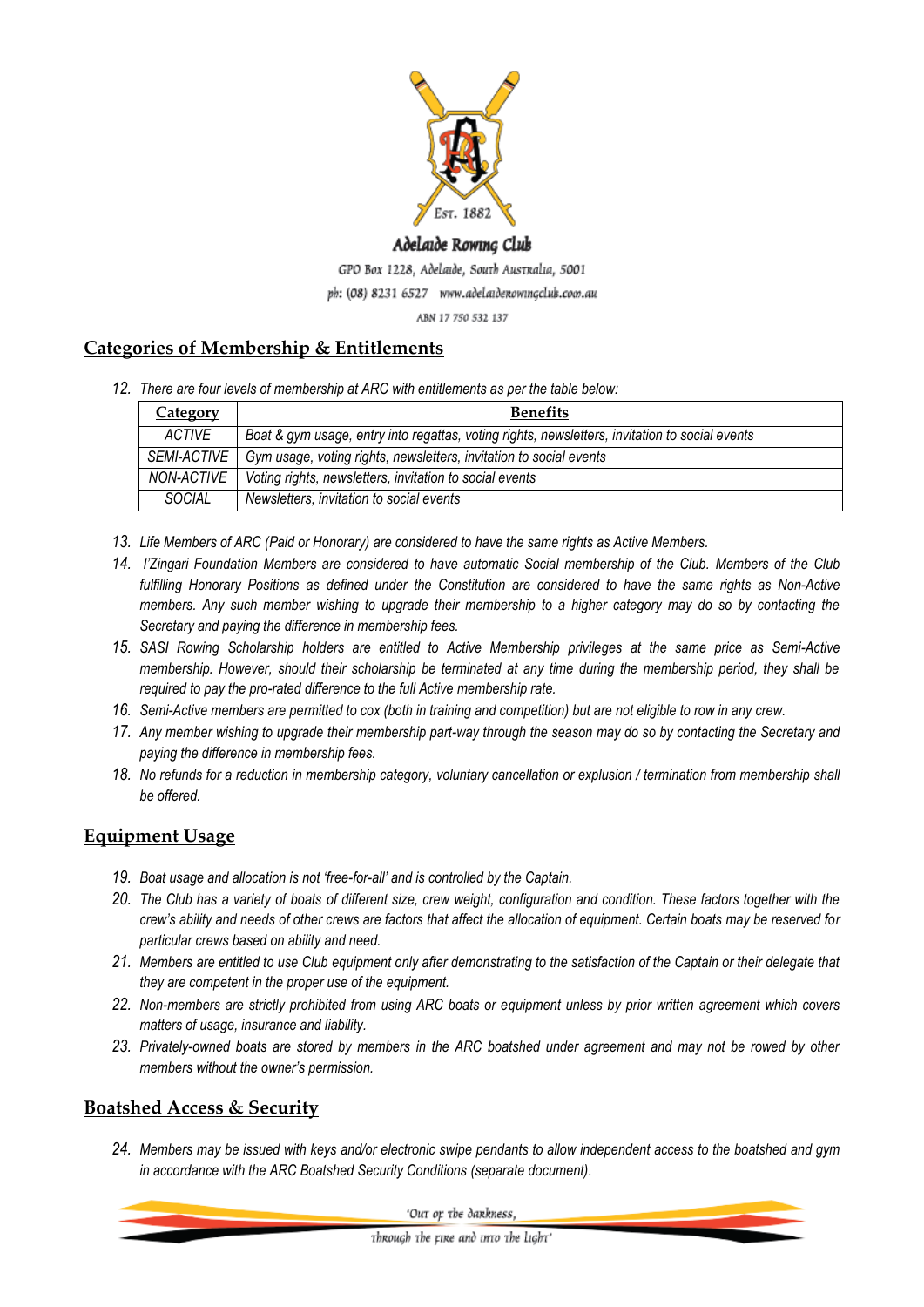

#### Adelaide Rowing Club

GPO Box 1228, Adelaide, South Australia, 5001 ph: (08) 8231 6527 www.adelaidenowingclub.com.au

#### ABN 17 750 532 137

## **Regattas & Competition**

- *25. Entry into regattas is managed by the Captain (or delegate) only.*
- *26. Non-financial members shall not be registered or entered into regattas under any circumstances.*
- *27. Any member wishing to compete at any regatta, including coxswains, must have a valid/current RowingSA registration. RowingSA registrations for ARC members are managed by the Secretary (or delegate).*
- *28. RowingSA registration fees, race/seat fees and any other costs associated with competition must be paid in full prior to any entries, bookings or registration requests being submitted.*
- *29. Membership subscriptions do not include any costs associated with competition, and all costs associated with participating at a regatta must be covered in full by the participating members.* 
	- *a. This includes any entry fees, accommodation, transport, boat hire, boat transport, car hire, food, petrol, flights and any other costs required to compete.*
	- *a. ARC may, at its discretion, arrange to organise the above items, subject to pre-payment by each participating member for their share of the estimated costs.Entries will not be submitted or approved by ARC until all crew members have paid their share of the estimated costs.*
	- *b. Participating members will be invoiced for any further additional out-of-pocket costs after the event such as fines, damage to equipment or if the actual costs exceed the preliminary estimate. Conversely, if any excess funds remain after the event, these will be refunded proportionately to the participating members.*
	- *c. Regattas where this may apply includes, but is not limited to:*
		- *i. Australian Rowing Championships*
		- *ii. Head of the Yarra*
		- *iii. Australian Masters Rowing Championships*
		- *iv. Country & interstate regattas*

## **Damage to Club Equipment**

- *30. Damage to boats and equipment must be reported as soon as possible to the Captain to expedite repairs.*
- *31. Any Member who carelessly or negligently damages, or causes to be damaged, any property of the Club shall be liable for the damage sustained and the cost of any repairs not covered by the Club's insurance policies, including any insurance excess.*

## **Member Behaviour & Expected Commitments**

- *32. Members are expected to help maintain the Club equipment and facilities, both by taking due care during training and competition, and by participating in organised work sessions and fundraising events during the Season.*
- *33. ARC adopts the RowingSA Code of Conduct and requires all Members to observe this code.*
- *34. Bare feet and zoot suits are not acceptable in the ARC Bar.*

'Out or the dankness,

through the rine and into the light'